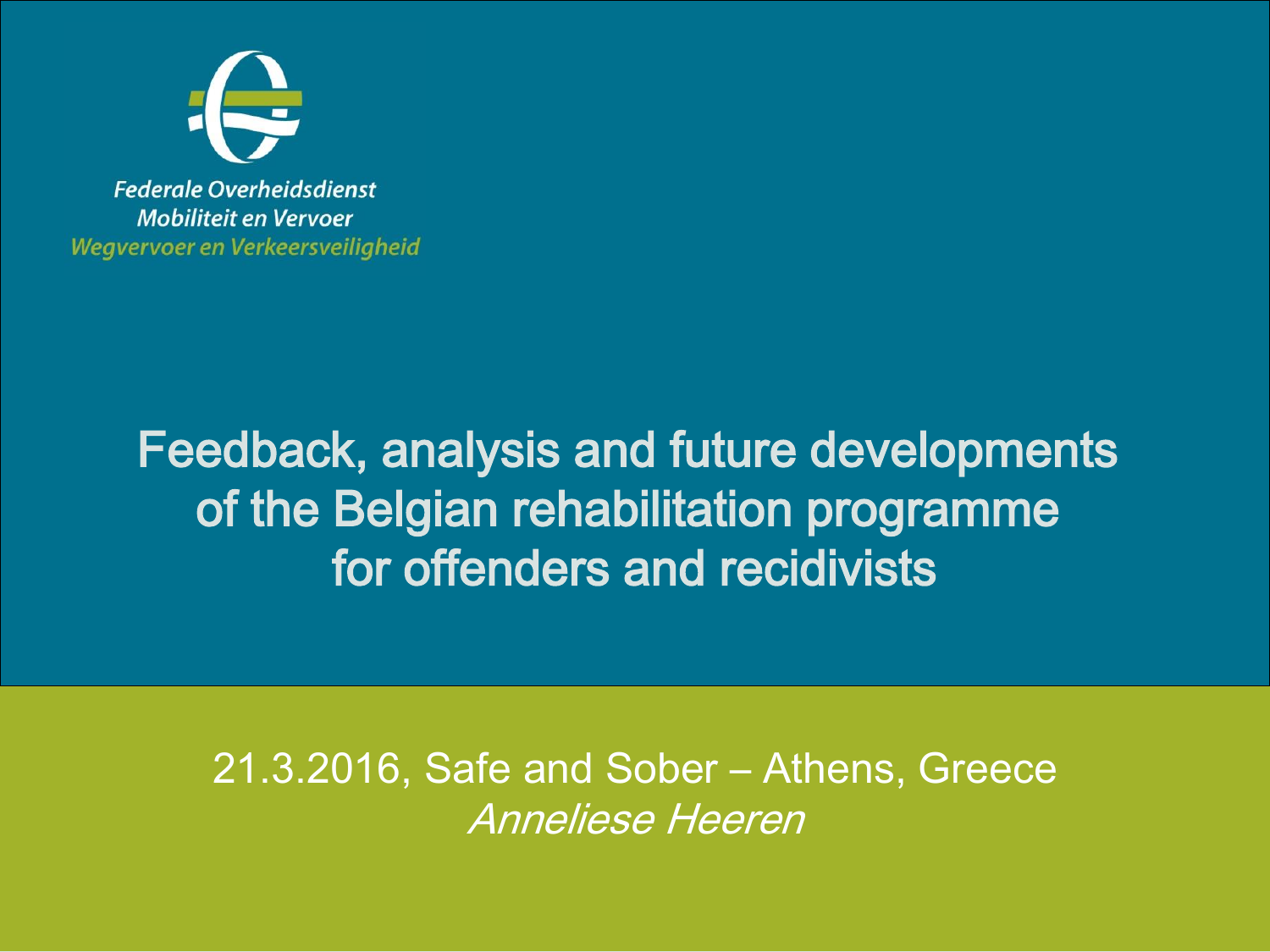Law July 2009 + Royal Decrees November 2010 on the installation of the device, the rehabilitation programme and technical requirements

## From upon 1/10/2010, judges can apply alcohol interlocks for 1-5y/ definitely to

- $first$  offenders  $\geq 0.8$  BAC
- drunk drivers
- repeat offenders

## Not for alcohol addicts: compulsory withdrawal for medical reasons

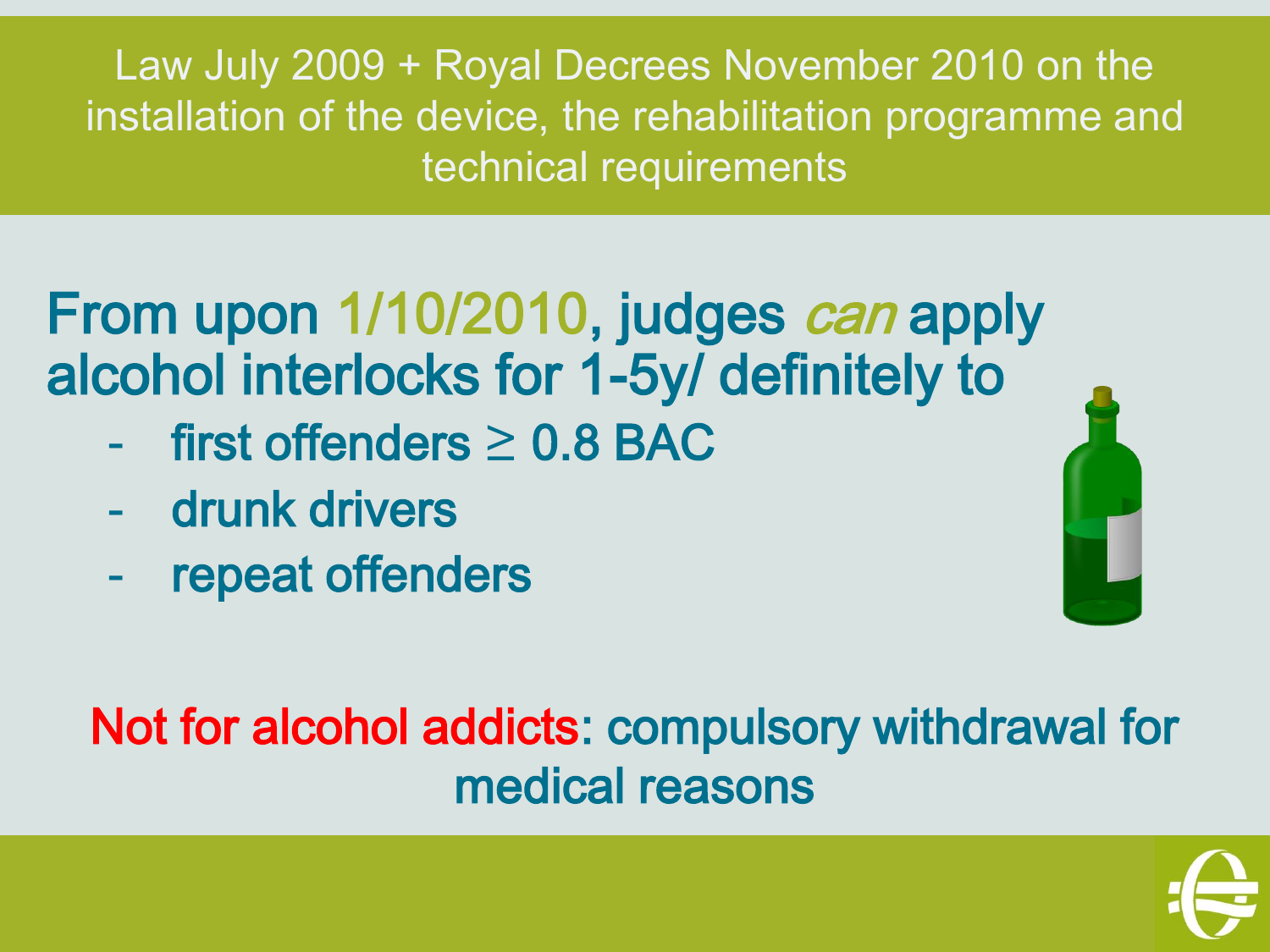# Mandatory program + installation alcolock

- Code 112 (> European code 69)

| 01.06.05<br>AM<br>$\pi$<br>A1<br>$\vec{v}$<br>A2<br>do<br>A<br><b>Bank</b><br>01.06.05<br>B<br><b>AGRANGE</b><br>01.09.10 01.09.15<br>C1<br><b>PERSONAL</b><br>C<br>꼬<br><b>READ</b><br>D <sub>1</sub><br>الإساري<br>D<br>BE<br>www.edilalay<br>$C1E$ <sub>posito</sub><br>CE<br><b>Property</b><br>DIE SERV<br>DE<br><b>Construction</b><br>$\frac{dN_{\rm c}}{dN_{\rm G}}$<br>01.06.05<br>G<br>$- -$ |          | 9. | 10. | 11. | 12. |                            |
|--------------------------------------------------------------------------------------------------------------------------------------------------------------------------------------------------------------------------------------------------------------------------------------------------------------------------------------------------------------------------------------------------------|----------|----|-----|-----|-----|----------------------------|
|                                                                                                                                                                                                                                                                                                                                                                                                        | 13.      |    |     |     |     | 4a.Datum van afgilto       |
|                                                                                                                                                                                                                                                                                                                                                                                                        |          |    |     |     |     |                            |
|                                                                                                                                                                                                                                                                                                                                                                                                        | 14.      |    |     |     |     |                            |
|                                                                                                                                                                                                                                                                                                                                                                                                        |          |    |     |     |     |                            |
|                                                                                                                                                                                                                                                                                                                                                                                                        |          |    |     |     |     |                            |
|                                                                                                                                                                                                                                                                                                                                                                                                        |          |    |     |     |     |                            |
|                                                                                                                                                                                                                                                                                                                                                                                                        |          |    |     |     |     |                            |
|                                                                                                                                                                                                                                                                                                                                                                                                        |          |    |     |     |     |                            |
|                                                                                                                                                                                                                                                                                                                                                                                                        |          |    |     |     |     |                            |
|                                                                                                                                                                                                                                                                                                                                                                                                        |          |    |     |     |     |                            |
|                                                                                                                                                                                                                                                                                                                                                                                                        |          |    |     |     |     | 3.Geboortedatum en -plaats |
|                                                                                                                                                                                                                                                                                                                                                                                                        |          |    |     |     |     |                            |
|                                                                                                                                                                                                                                                                                                                                                                                                        |          |    |     |     |     |                            |
|                                                                                                                                                                                                                                                                                                                                                                                                        |          |    |     |     |     | 1.Naam 2.Voornaam          |
|                                                                                                                                                                                                                                                                                                                                                                                                        |          |    |     |     |     |                            |
|                                                                                                                                                                                                                                                                                                                                                                                                        | 12.01.06 |    |     |     |     |                            |

- < 0.2 BAC (<-> normal BAC limit 0.5)
- Mandatory rehabilitation programme
- Downloads of data

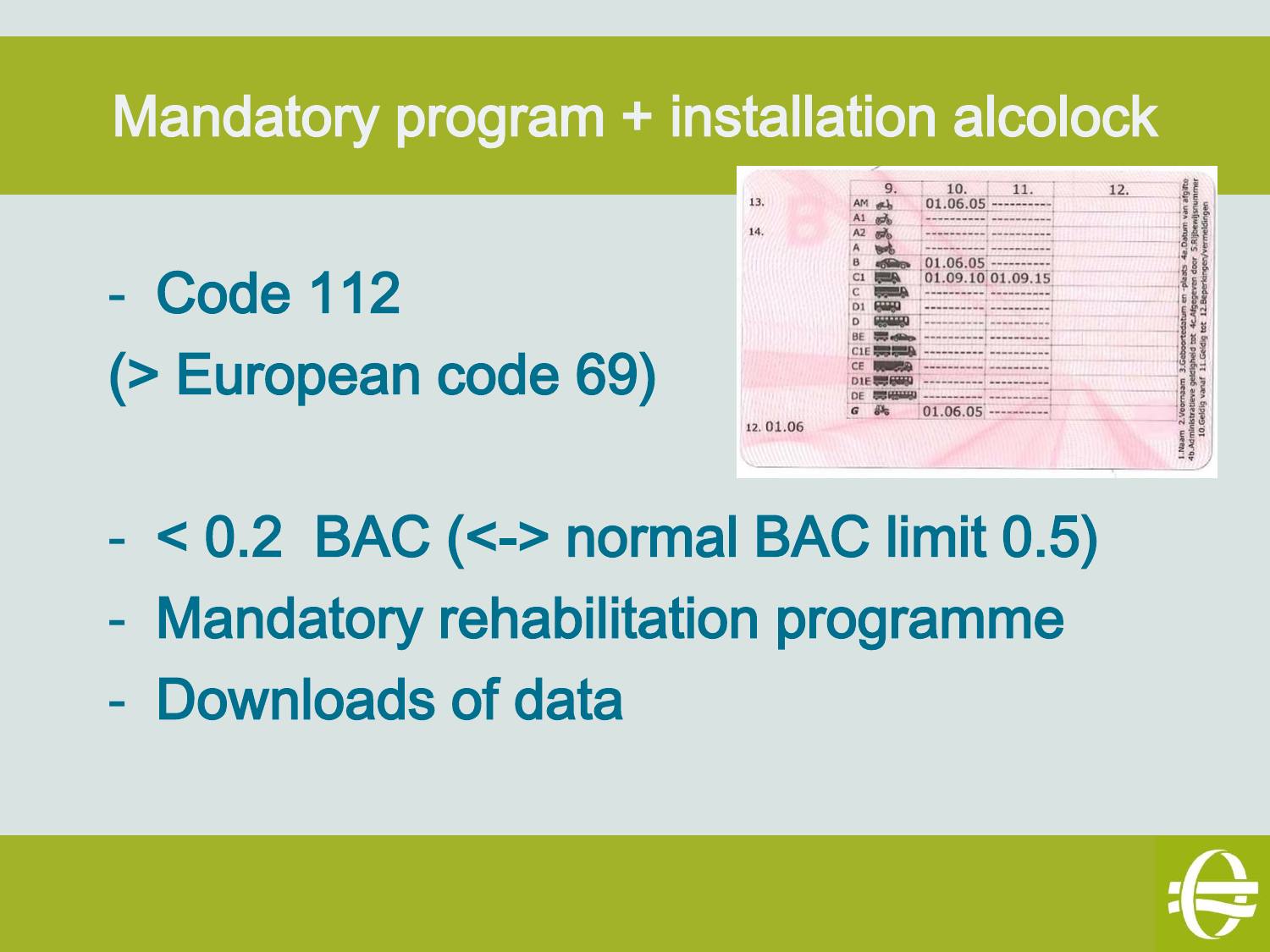## Sanction

- Driving without alcohol interlock

- Non respect of the rehabilitation programme (eg circumventing)

 $\bullet$ 

Driving with BAC > 0.2

### Prison 1m-5y + withdrawal 1-5y/ definitely

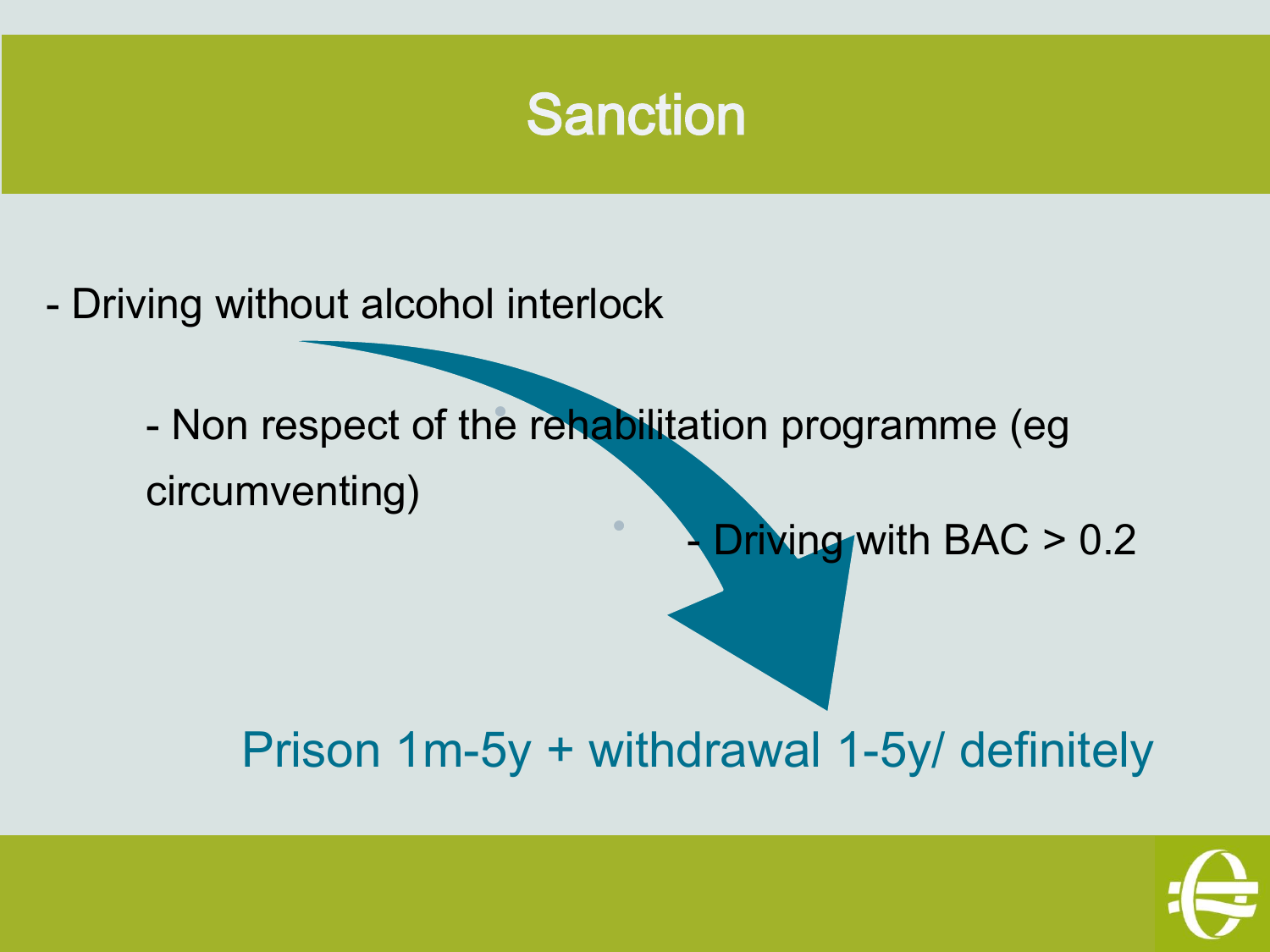### Alcohol interlocks - Timeline





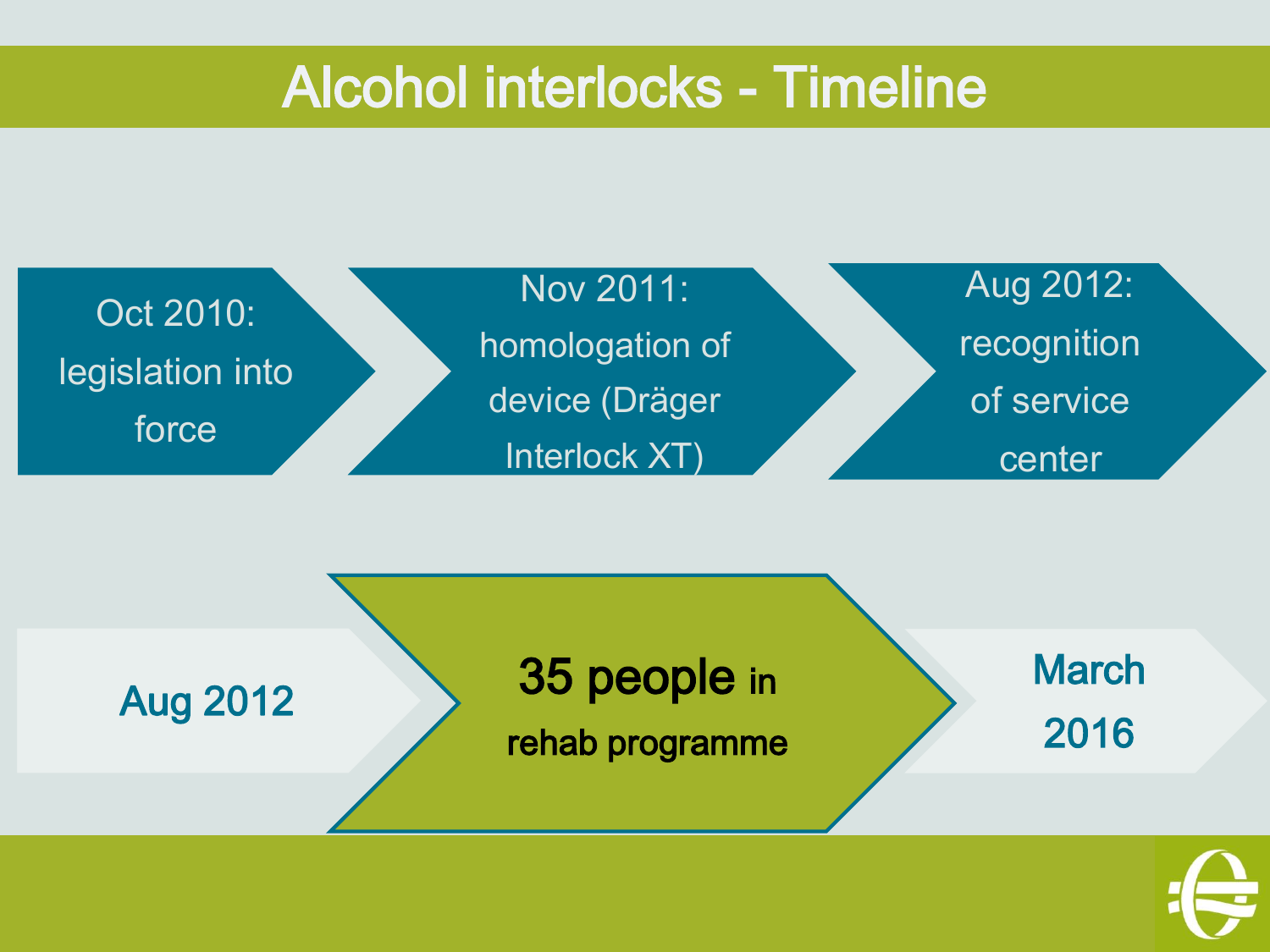Situation March 2016

# In a period of 3,5y only 35 people follow(ed) the rehab programme



Why not MORE?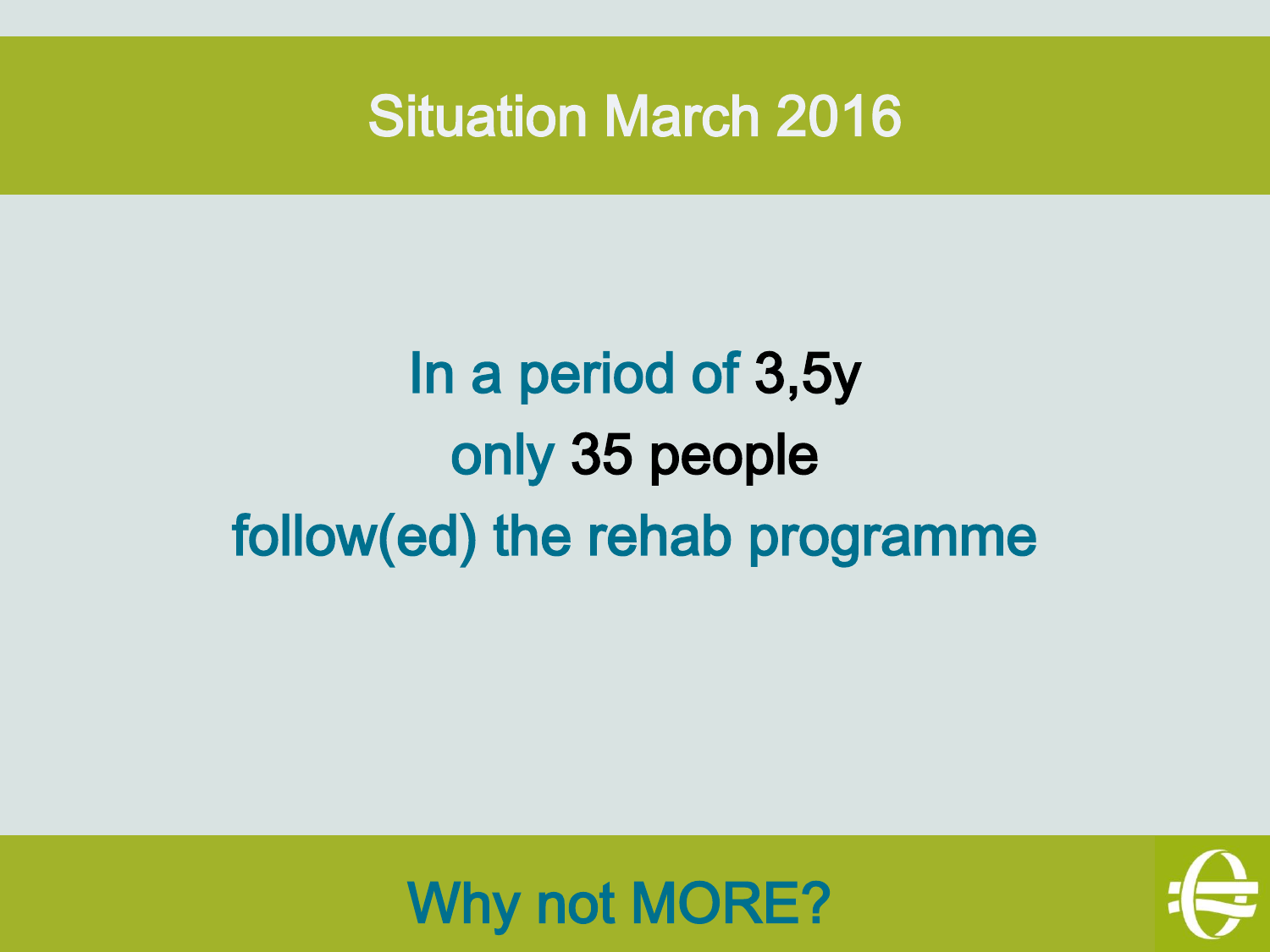## Problems and challenges

#### High price  $> \epsilon$  3400/ y

| <b>Device and</b><br>downloads | $\cdot \in$ 2200/ y (lease – monthly payment by<br>instalments is possible)<br>$\cdot \in$ 2550/y (purchase – to pay at once) |  |  |
|--------------------------------|-------------------------------------------------------------------------------------------------------------------------------|--|--|
| <b>Rehab</b><br>programme      | $\cdot \in 1210$ /y<br>$\cdot \in 2178/5y$                                                                                    |  |  |
| Fine + withdrawal              | • € 1200-12000 (recid: € 2400-30000)<br>Judge can substract the costs of<br>alcolock from the fine                            |  |  |

⇔ normal (min.) fine is cheaper

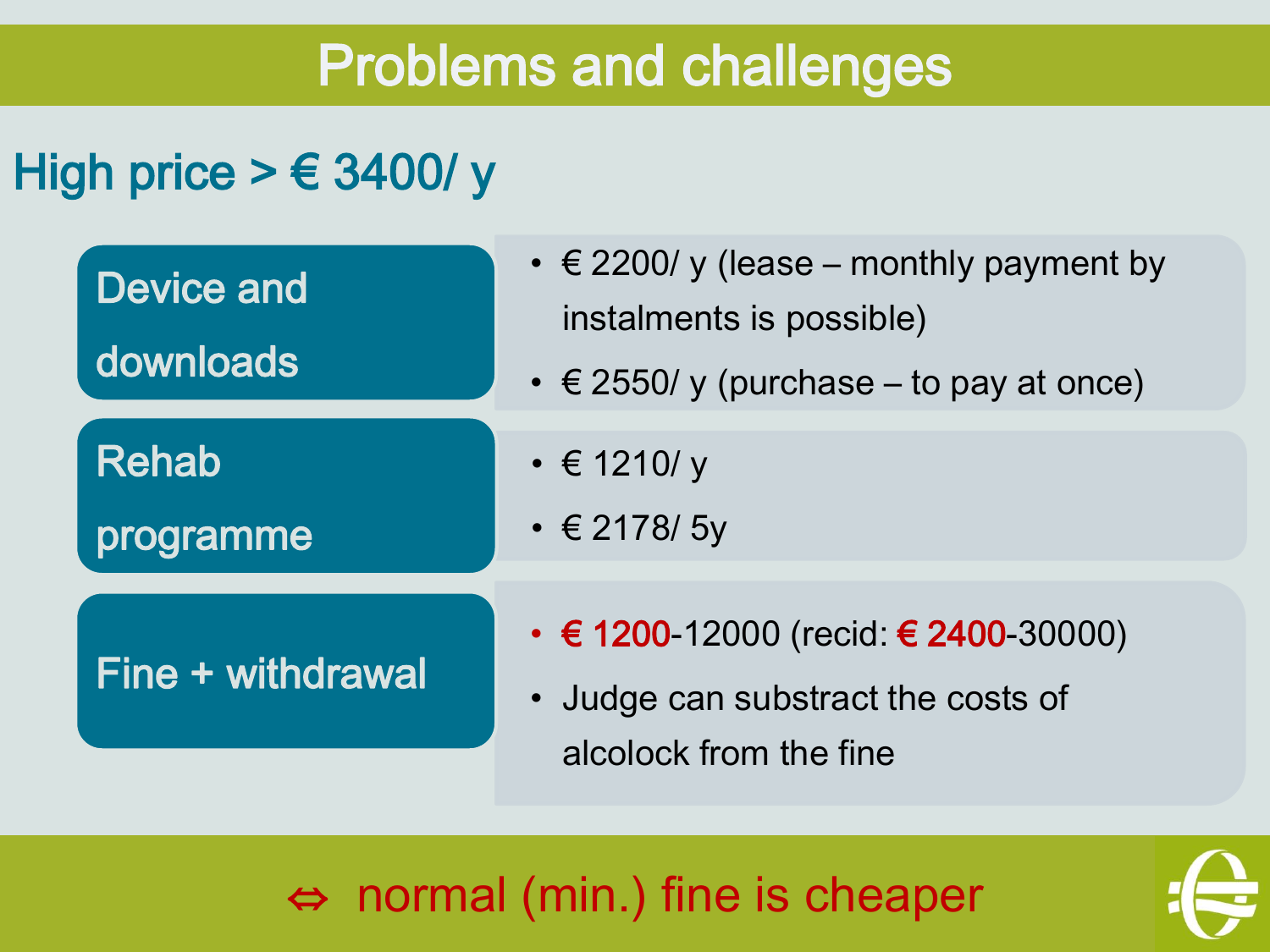# Problems and challenges

- Alcolock not in case of addiction: not always clear

- Choice for judge + offender: alcolock + fine (+withdrawal) or only fine (+withdrawal) ?

- Company cars (leasing) : quick change of cars + risk of dismissal

- Professional drivers : risk of being dismissed + other drivers who use the same truck

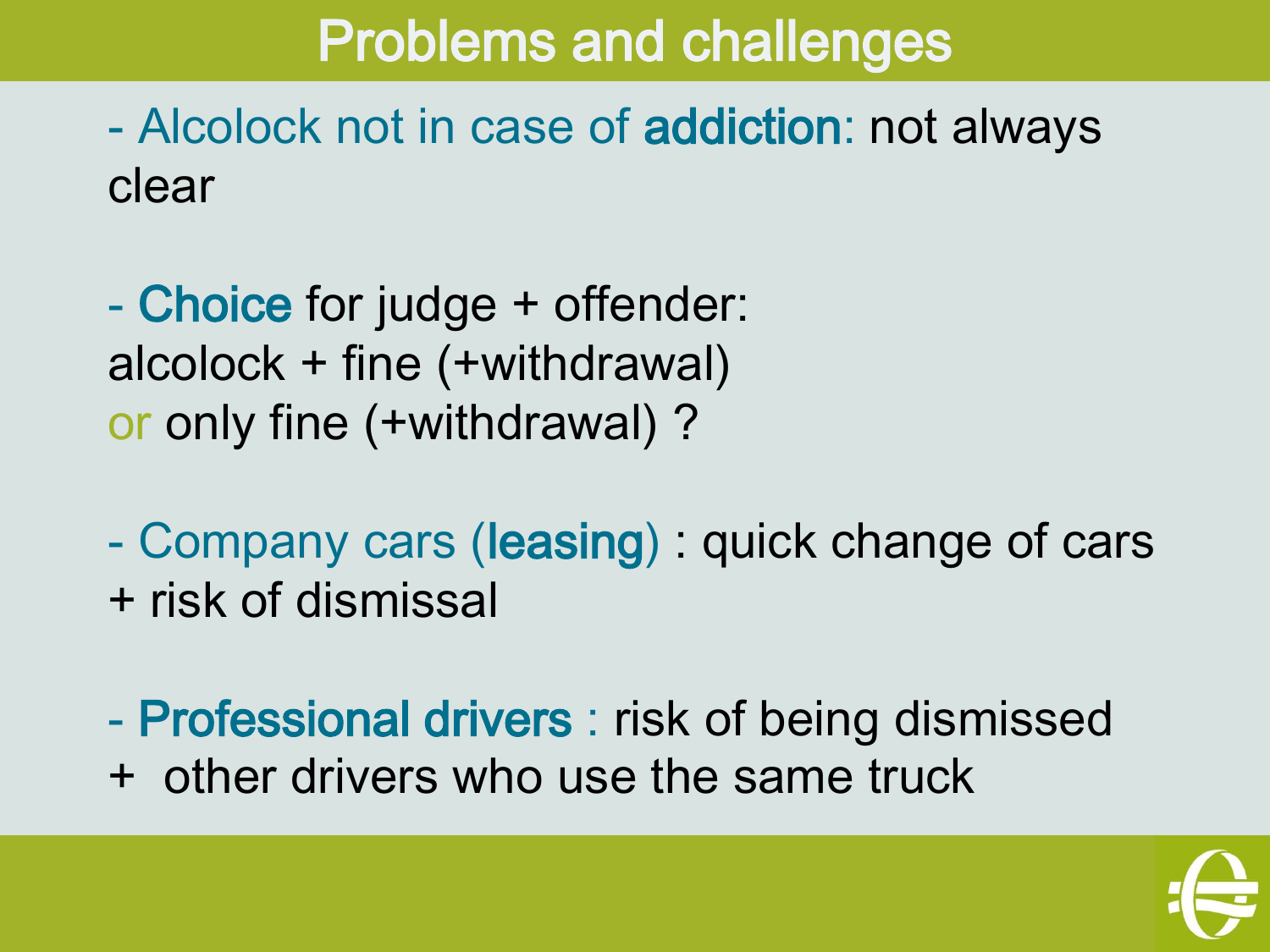# Next steps for Belgium (intention)

- Compulsory for recidivists Except in case of alcohol addiction: withdrawal

> Except if the judge motivates extensively why not strong alternative e.g. withdrawal twice as long

- Preventif: alcolocks in school transport or transport of persons (cf. France)



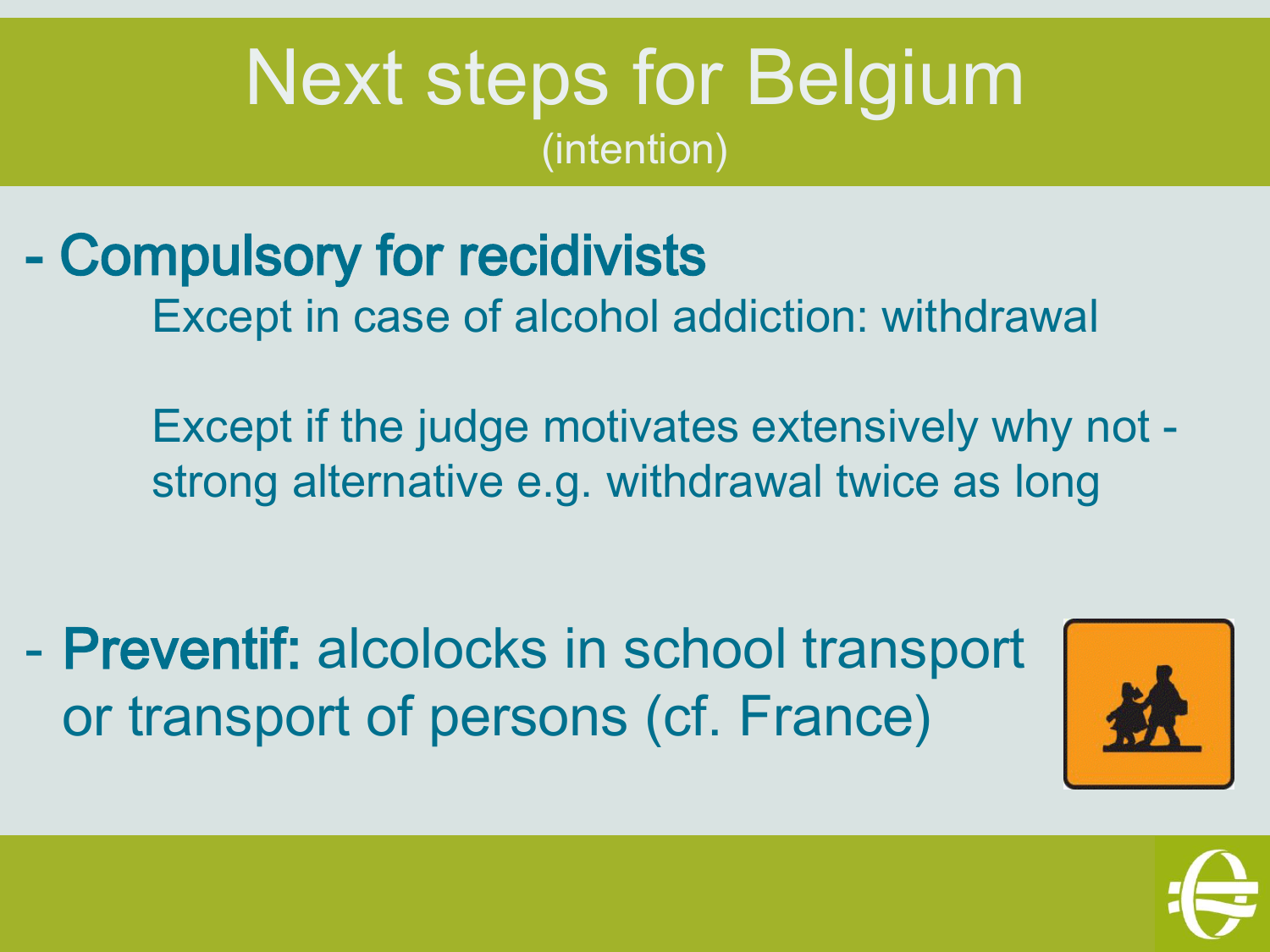5 recommendations to Greek authorities



1. Foresee enough TIME to implement (legislation, stakeholders, programme, homologation,…)

2. To not demotivate: don't make the programme too long (2-3 y max)



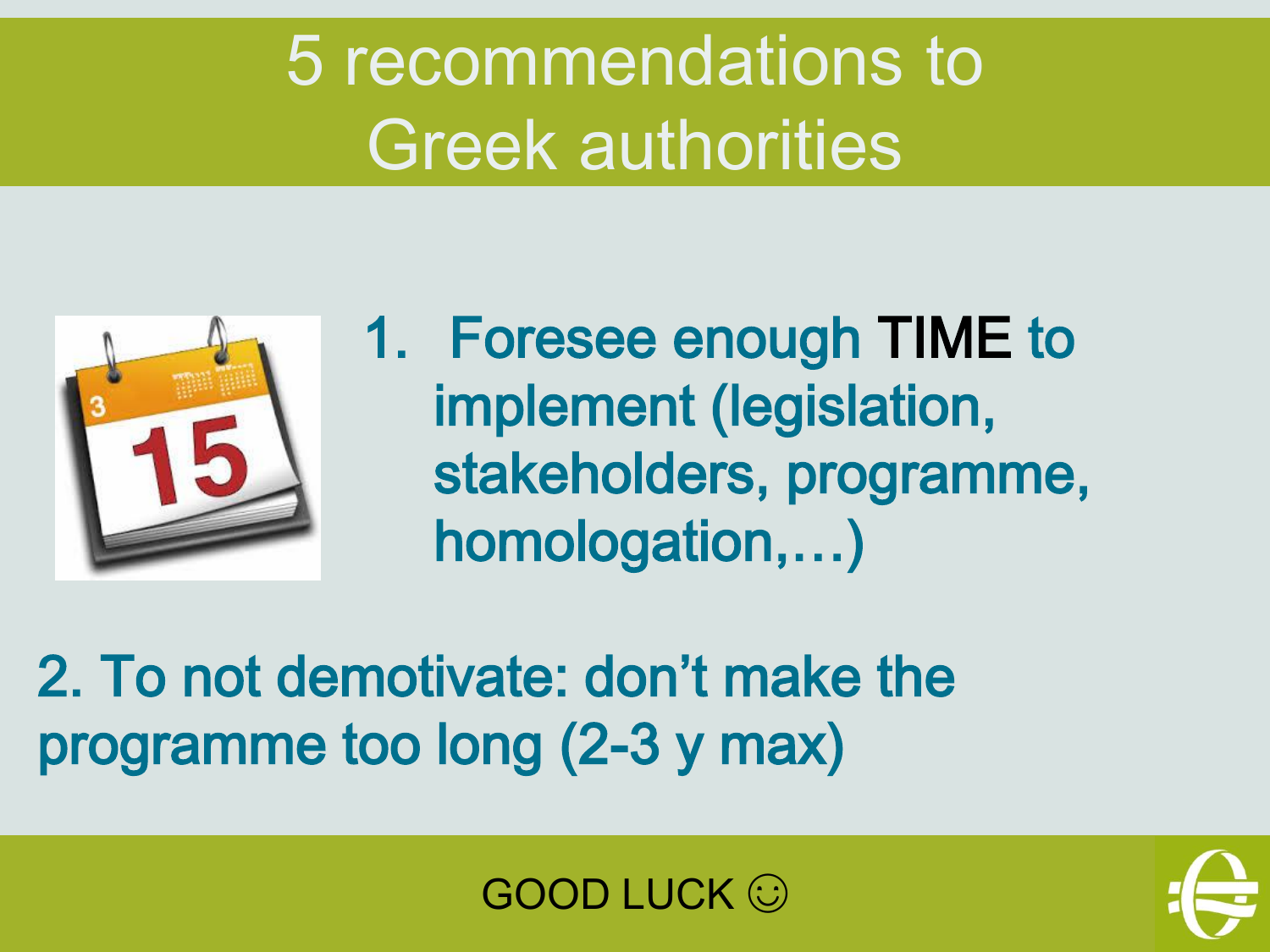

# 3. A REHAB PROGRAMME is essential

4. Make alcohol interlocks ATTRACTIVE (vs. other sanctions), eg in a preventive way

5. Try to lower the COST (assurances)